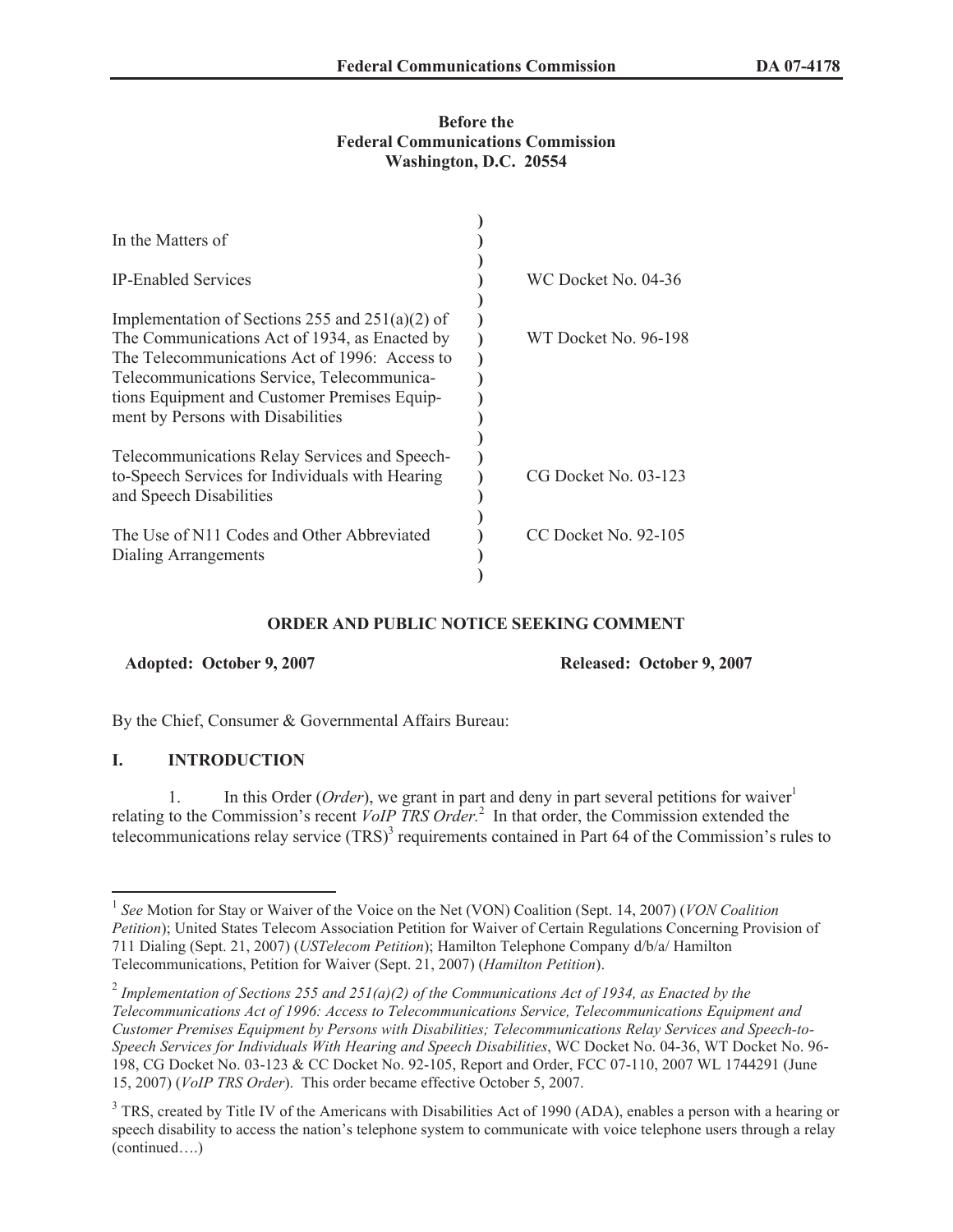providers of interconnected voice over Internet Protocol (VoIP) services.<sup>4</sup> Among the requirements extended to interconnected VoIP providers is the obligation to offer 711 abbreviated dialing access to traditional relay services via a voice telephone or a text telephone  $(TTY)$ .<sup>5</sup> The petitions for waiver raise issues concerning (1) the ability of an *interconnected VoIP provider* to route the inbound leg of a 711 call to an appropriate TRS provider, particularly when the caller's telephone number does not correspond to the caller's actual location, and (2) the ability of a *TRS provider* that receives, via an interconnected VoIP service, a 711 call concerning an emergency to determine an appropriate Public Safety Answering Point (PSAP) to call.

2. As set forth below, we recognize that in certain circumstances there are technical challenges to the ability of interconnected VoIP providers to route 711 calls to an appropriate relay center. Similarly, we recognize that in certain circumstances TRS providers receiving 711 emergency calls via an interconnected VoIP service may not be able to determine an appropriate PSAP to call in compliance with the TRS emergency call handling requirements.<sup>6</sup> As a result, as set forth below, we waive for six months the requirement set forth in the *VoIP TRS Order* that interconnected VoIP providers must transmit 711 calls *to an appropriate relay provider*, as defined below. We also waive for six months traditional TRS providers' obligation to call to an appropriate PSAP when receiving, via interconnected VoIP service, a 711 call concerning an emergency. Further, in the Public Notice we seek comment on the petitions for stay and/or waiver.<sup>7</sup>

#### **II. BACKGROUND**

3. TRS enables individuals with hearing or speech disabilities to access the public telephone system to communicate with voice telephone users through a CA at a TRS relay center. The CA relays conversations between persons using various types of assistive communication devices and persons who do not require such assistive devices. The Commission's TRS rules require common carriers providing voice transmission services to offer 711 abbreviated dialing access to TRS as a toll-free call.<sup>8</sup> 711 abbreviated dialing allows TRS users (both persons with hearing or speech disabilities and voice telephone users) to call a TRS provider to initiate a TRS call from anywhere in the country by dialing 711, so that TRS users do not have to dial or commit to memory (especially when traveling to another

(Continued from previous page)

<sup>4</sup> VoIP TRS Order; see 47 C.F.R. §§ 9.3, 54.5 (defining "interconnected VoIP service" and "interconnected VoIP provider").

5 *VoIP TRS Order* at paras. 42-43. *See generally* 47 C.F.R. § 64.603 ("each common carrier providing telephone voice transmission services shall provide, not later than October 1, 2001, access via the 711 dialing code to all relay services as a toll free call"); 47 C.F.R. §§ 64.601(1) (defining "711" as "[t]he abbreviated dialing code for accessing all types of relay services anywhere in the United States") & 64.601(15) (defining TTY); *Use of N11 Codes and Other Abbreviated Dialing Arrangements*, CC Docket No. 92-105, Second Report and Order, 15 FCC Rcd 15188, 15191, para. 3 (Aug. 9, 2000) (*711 Order*). The Commission adopted 711 dialing access so that TRS users – both hearing persons and persons with a hearing or speech disability – could initiate a relay call, anywhere in the United States, without having to remember and dial a 7 or 10-digit toll free number, and without having to obtain different numbers to access local TRS providers when traveling from state to state. *711 Order*, 15 FCC Rcd at 15191, para. 3.

6 *See* 47 C.F.R. § 64.604(a)(4).

7 *See* note 1, *supra.*

8 *See* 47 C.F.R. § 64.603; *711 Order*.

provider and a communications assistant (CA). *See* 47 U.S.C. § 225; 47 C.F.R. § 64.601 *et seq.* (implementing regulations).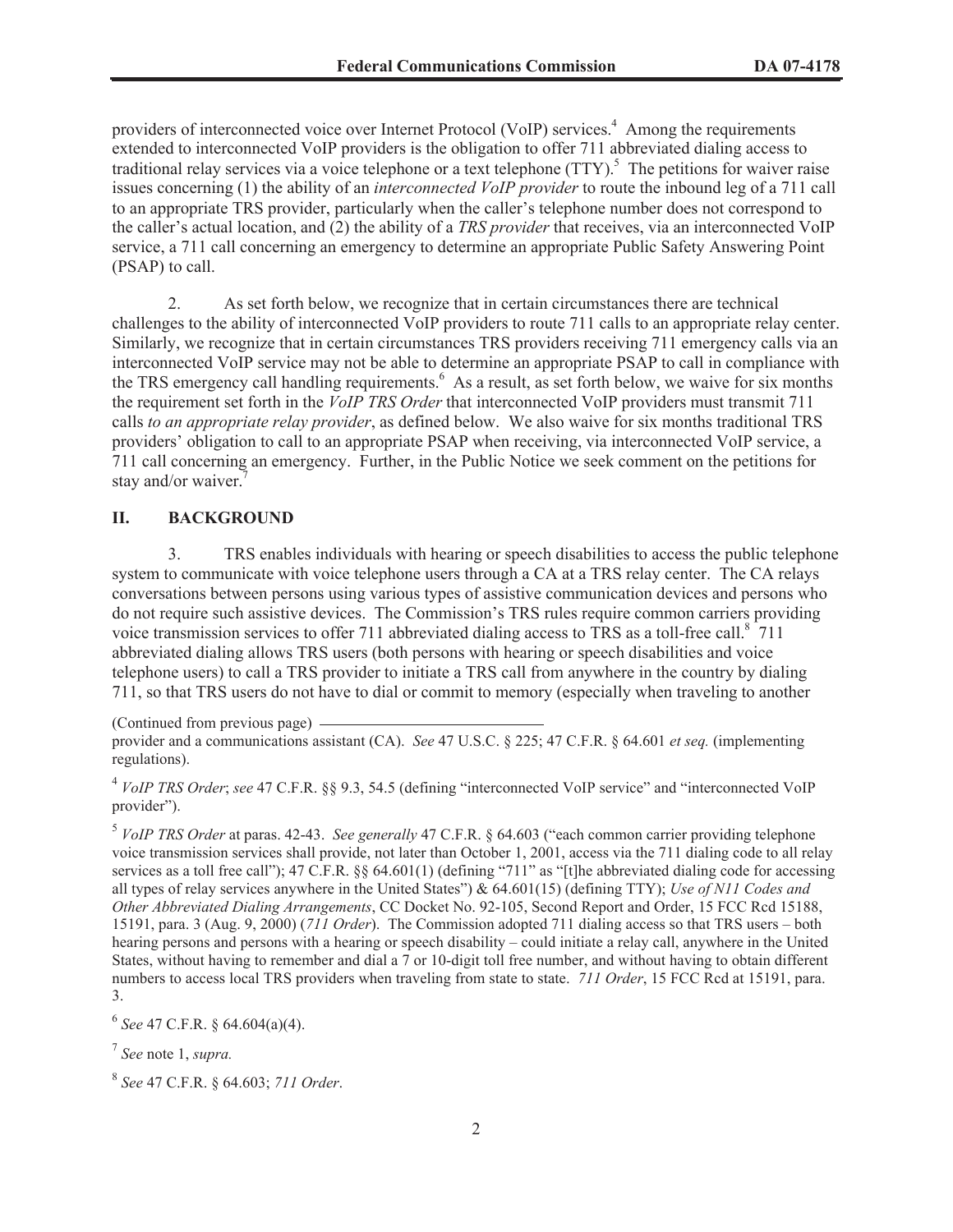state) the 10-digit number of a particular state's TRS provider. The Commission's TRS rules also set forth operational, technical, and functional mandatory minimum standards applicable to the provision of TRS.<sup>9</sup> As relevant here, the mandatory minimum standards require TRS providers to handle emergency calls by using a system that "automatically and immediately transfers the caller to an appropriate [PSAP]."<sup>10</sup> The Commission has defined an "appropriate PSAP" as "either a PSAP that the caller would have reached if he had dialed 911 directly," or "a PSAP that is capable of enabling the dispatch of emergency services to the caller in an expeditious manner."<sup>11</sup>

4. In the *VoIP TRS Order*, the Commission extended the application of its pre-existing TRS rules to interconnected VoIP providers, including the duty to offer 711 abbreviated dialing access to TRS. <sup>12</sup> The *VoIP TRS Order* requires interconnected VoIP providers to offer 711 abbreviated dialing "to ensure that TRS calls can be made from any telephone, anywhere in the United States, and that such calls will be properly routed to the appropriate relay center.<sup>"13</sup> The 711 abbreviated dialing requirement, as applied to interconnected VoIP providers, became effective October 5, 2007.

5. On September 14, 2007, the VON Coalition filed a "Motion for Stay or Waiver," asking the Commission to stay the effective date of the TRS requirements, including the 711 dialing requirement, as applied to interconnected VoIP providers or, in the alternative, to waive those requirements.<sup>14</sup> The VON Coalition asserts that relief from the October 5, 2007 effective date of the TRS rules is needed because "despite the best good faith efforts of the industry, many Interconnected VoIP providers will be unable to meet that deadline."<sup>15</sup> In support of its request, the VON Coalition states that additional time would allow interconnected VoIP providers to fully develop and test 711 abbreviated dialing services prior to their introduction to the public, and avoid diverting resources from these providers' ongoing implementation of other recently imposed Commission requirements, such as E911 and customer proprietary network information (CPNI) obligations.<sup>16</sup>

6. On September 21, 2007, USTelecom filed a petition requesting a two-year waiver for interconnected VoIP providers of the requirement that they route emergency 711 calls to a TRS provider capable of determining the appropriate PSAP to call to respond to the emergency.<sup>17</sup> Although USTelecom asserts its interconnected VoIP provider members expect to be in compliance with the general requirement to offer 711 abbreviated dialing,<sup>18</sup> it asserts that in circumstances where the

 $^{10}$  47 C.F.R. § 64.604(a)(4).

 $11$  *Id.* 

<sup>12</sup> *VoIP TRS Order* at paras. 32-43.

<sup>13</sup> *VoIP TRS Order* at para. 42*.*

<sup>14</sup> *See VON Coalition Petition* at 5. The VON Coalition does not seek a stay or waiver of section  $64.604(c)(5)(iii)(A)$  or (B) governing carrier contributions to the Interstate TRS Fund.

<sup>15</sup> *VON Coalition Petition* at 11.

<sup>16</sup> *VON Coalition Petition* at 3. Although the VON Coalition requests additional time to implement all of the TRS requirements that were scheduled to take effect on October 5, 2007 (other than the provision requiring interconnected VoIP providers to contribute to the Interstate TRS Fund), it has provided specific evidence of implementation difficulties only with respect to the 711 abbreviated dialing requirement.

<sup>17</sup>USTelecom Petition (requesting limited waiver of emergency call handling rules on behalf of its members who are interconnected VoIP providers and those who are traditional TRS providers).

<sup>18</sup> *USTelecom Petition* at 5-6 (*i.e.,* to route the call to a relay provider).

 $9^9$  47 C.F.R. § 64.604 (the TRS mandatory minimum standards).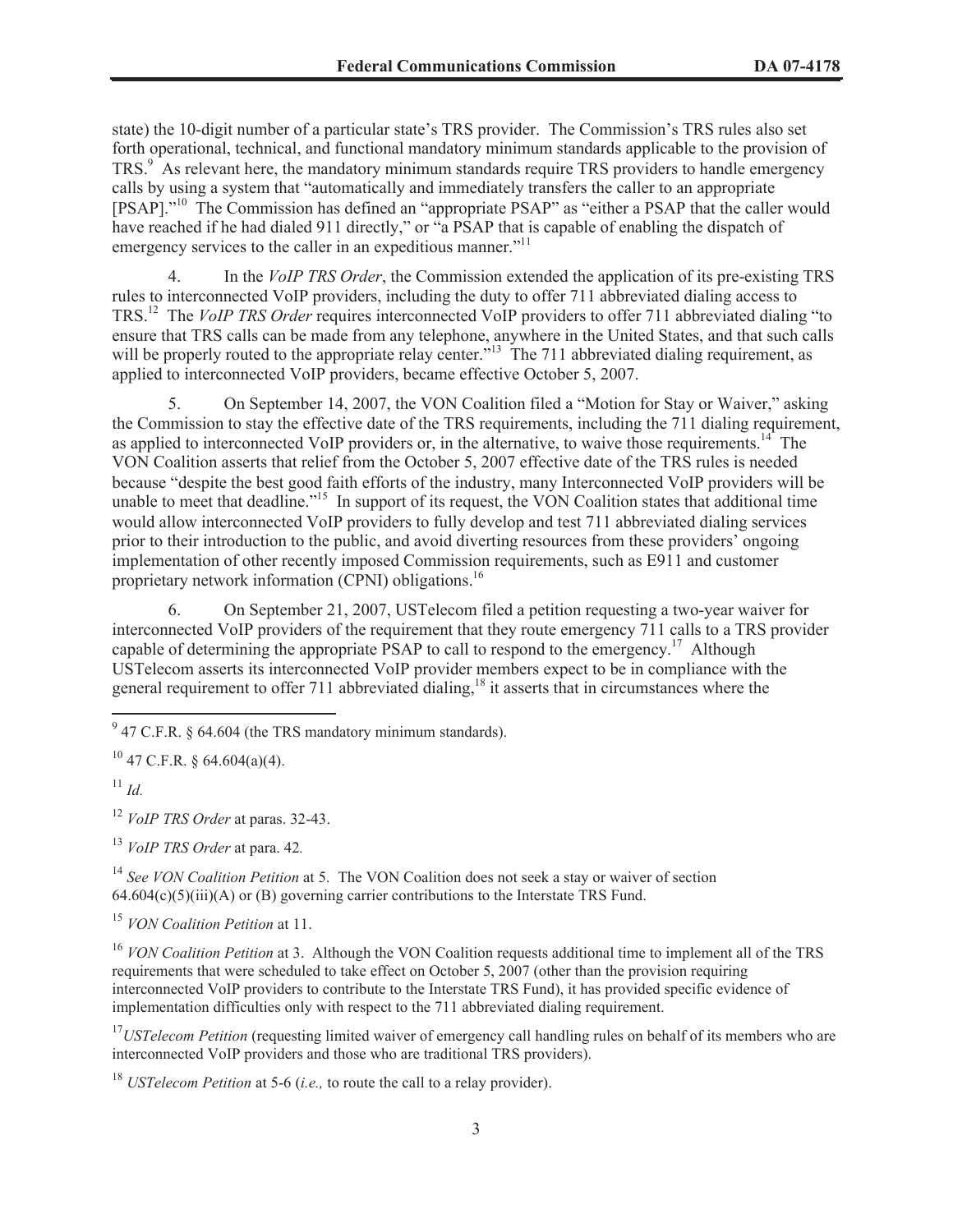subscriber's telephone number does not reflect his or her geographic location (because the subscriber is using a "non-geographically relevant" telephone number or a "nomadic" VoIP service)<sup>19</sup> the interconnected VoIP provider may route the call to a relay center that corresponds to the geographic location associated with the caller's telephone number, not to the caller's actual location.<sup>20</sup> As a result, in these circumstances if the call involves an emergency the TRS provider may be unable to make the outbound call to an appropriate PSAP that corresponds to the caller's actual location.<sup>21</sup>

7. For this reason, Hamilton Telephone Company (Hamilton) – a provider of traditional TRS services in various states – filed a request for waiver of the TRS emergency call handling requirements as applied to traditional TRS providers handling calls originating on interconnected VoIP networks.<sup>22</sup> Hamilton asserts that it "and presumably other TRS providers" cannot necessarily determine the geographic location of 711 TRS callers using an interconnected VoIP service because the caller's telephone number may not correspond to the caller's actual location. Hamilton further asserts that, as a result, it cannot be certain that it has identified an appropriate PSAP to which it should route 711 calls from an interconnected VoIP subscriber.<sup>23</sup> Hamilton contends that the public interest would not be served by requiring it to comply with the emergency call handling rule in this context "until such time as the interconnected VoIP industry has addressed this substantial shortcoming."<sup>24</sup>

# **III. DISCUSSION**

### **A. Clarification and Limited Waiver of Requirement that Interconnected VoIP Providers Route 711 Calls to the "Appropriate Relay Center"**

8. The Commission may waive a provision of its rules for "good cause shown."<sup>25</sup> Because the record reflects that transmitting 711 calls *via* an interconnected VoIP service, rather than the PSTN, to an appropriate relay provider creates technological challenges for interconnected VoIP providers, we find that good cause exists to waive for six months the requirement that interconnected VoIP providers route 711 calls to an appropriate relay center.

9. As an initial matter, we clarify that, in requiring an interconnected VoIP provider to route

<sup>22</sup> *Hamilton Petition*.

<sup>23</sup> *Hamilton Petition* at 2-3.

<sup>&</sup>lt;sup>19</sup> *USTelecom Petition* at 6. To the extent that an interconnected VoIP provider allows its customers to select telephone numbers from distant geographies, such phone numbers are considered "non-geographically relevant" in the sense that they are associated with a distant location. A VoIP service is "nomadic" in the sense that it can be used from various locations.

<sup>&</sup>lt;sup>20</sup> *USTelecom Petition* at 6. USTelecom notes that some interconnected VoIP providers "are considering whether to route all VoIP 711 calls to a single TRS center." *Id*. at 7, n.11.

<sup>&</sup>lt;sup>21</sup> *USTelecom Petition* at 6-7. Even if the TRS provider completes the call to the appropriate PSAP, the PSAP may be unable to determine the caller's address or location by using the ANI provided by the TRS provider to check the ALI database, since the caller's ANI does not "match" his or her location. *Id*. at 7.

<sup>&</sup>lt;sup>24</sup> *Hamilton Petition* at 3. USTelecom's petition also requests a two-year waiver of the emergency call handling requirement, as it applies to TRS providers' obligation to accept and handle emergency calls when the caller uses an interconnected VoIP service and has a non-geographically relevant phone number or is using a VoIP service nomadically. *USTelecom Petition* at 9.

<sup>25</sup> 47 C.F.R. § 1.3; *see generally 2004 TRS Report and Order*, 19 FCC Rcd at 12520, para. 110 (discussing standard for waiving Commission rules).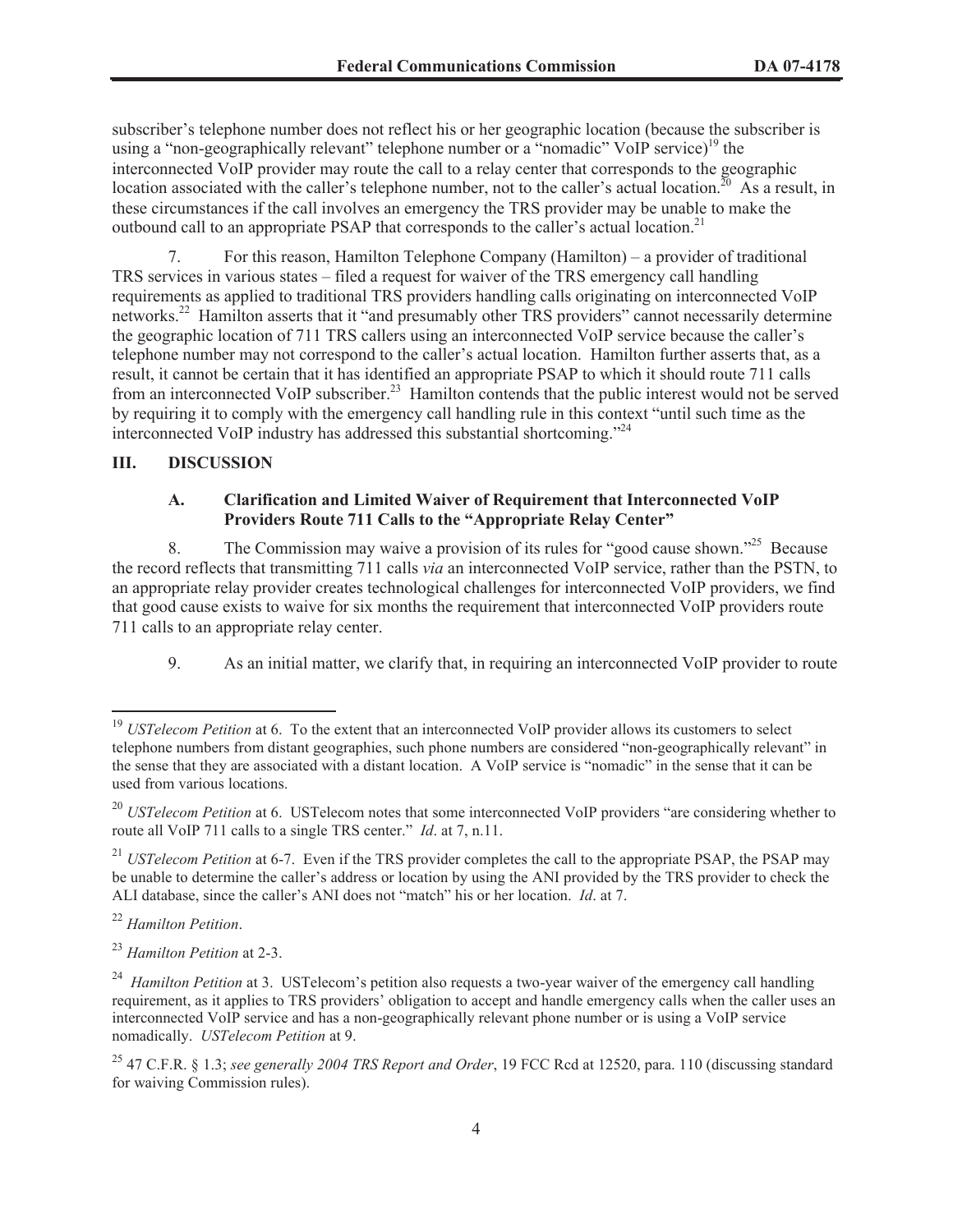711 calls to the "appropriate relay center,"<sup>26</sup> the Commission intended to signify the relay center(s) serving the state in which the caller is geographically located, or the relay center(s) corresponding to the caller's last registered address.<sup>27</sup> We conclude that this is the most natural interpretation of the term "appropriate relay center" in the context where a 711 call is being transmitted via an interconnected VoIP service as a substitute for the PSTN. Clarifying "appropriate relay center" in this manner is also essential to ensuring that TRS providers can make the outbound leg of the TRS call to an "appropriate PSAP," as discussed below.<sup>28</sup>

10. The record reflects that compliance issues regarding interconnected VoIP providers handling 711 calls arises from the fact that in some cases the telephone number associated with a VoIP call will not correspond to the geographic location of the caller. In such circumstances, when a consumer dials 711 (whether on a TTY or a voice telephone), the call may be routed to a relay center that corresponds to the geographic location associated with the telephone number, not the actual geographic location of the caller. For example, when a relay caller in Virginia using VoIP service with a California telephone number dials 711, the call may go to a California relay center, not a Virginia relay center. Therefore, in such a case the interconnected VoIP provider is not routing the 711 call to an appropriate relay center, as defined above.

11. In light of the foregoing, we grant a limited waiver of the 711 call handling requirement for interconnected VoIP providers. Although interconnected VoIP providers are required to transmit 711 calls to a relay center, we waive the requirement insofar as it requires them to transmit the 711 call to an appropriate relay center, as defined above. We deny, however, the VON Coalition and USTelecom requests to the extent they seek such relief for an extended period of time. As noted above, the VON Coalition proposes an open-ended waiver, whereas USTelecom requests an additional two years to comply with our rules. We agree with the Coalition of Organizations for Accessible Technology (COAT) that "a brief extension of time for each of these requests may be merited,"<sup>29</sup> but that "a two year extension of the FCC's deadline on this matter, one which can affect the life, safety and health of people who rely on TRS for emergency access . . . is not in the public interest."<sup>30</sup> As COAT observes, many individuals are switching to VoIP service.<sup>31</sup> It is of critical importance that all Americans, including those who place emergency 711 calls using interconnected VoIP service, have access to emergency services. For this reason, we grant a limited waiver of the requirement that interconnected VoIP providers route 711 calls to an appropriate relay center for a period of six months, so that interconnected VoIP service providers can implement a means of routing 711 calls, in all cases, to an appropriate relay center.

<sup>30</sup> *Id.* at 5.

<sup>31</sup> *Id.*

<sup>26</sup> *VoIP TRS Order* at para. 42.

 $27$  As a practical matter, the call typically should be routed to a relay center in the state where the caller is physically located, except where a single relay provider serves more than one state, in which case, the call should be routed to the relay provider that serves the state in which the caller is located.

<sup>&</sup>lt;sup>28</sup> We recognize that clarifying the *VoIP TRS Order* in this way effectively requires that all 711 calls (both emergency and non-emergency calls) carried by an interconnected VoIP provider be routed in this manner inasmuch as the interconnected VoIP provider has no way of knowing when its customer places a 711 call if it is an emergency call or not.

<sup>&</sup>lt;sup>29</sup> See Opposition by the Coalition of Organizations for Accessible Technology (COAT) to Motion for Stay or Waiver by the VON Coalition and USTelecom Petition for Waiver, WC Docket 04-36 *et al*., at 5 (filed Sept. 27, 2007).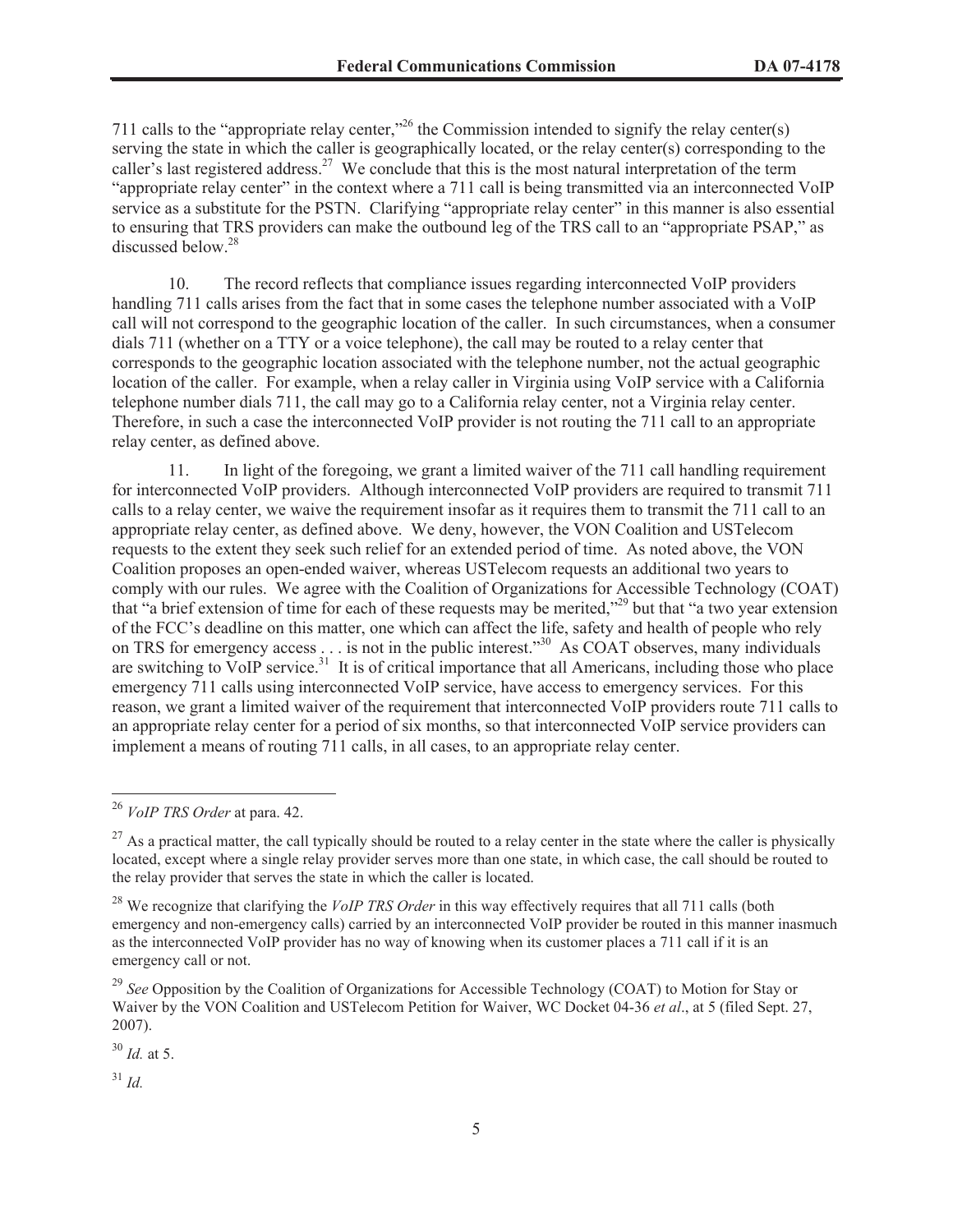## **B. Limited Waiver of Section 64.604(a)(4) for State TRS Providers**

12. With respect to the obligation of TRS providers to handle emergency calls in accordance with our rules, we also find good cause exists to waive section  $64.604(a)(4)$  of the Commission's rules,<sup>32</sup> as applied to TRS providers' handling and routing of emergency 711 calls placed *via* TTY by interconnected VoIP customers, for a limited period of six months. As noted above, section 64.604(a)(4) of the Commission's rules requires TRS providers to use a system for incoming emergency calls that "automatically and immediately" routes the outbound leg of a TRS call to an appropriate PSAP.<sup>33</sup> Although the *VoIP TRS Order* did not specifically address TRS providers' obligation to handle 711 emergency calls placed by interconnected VoIP customers *via* TTY, by extending the 711 abbreviated dialing requirement to interconnected VoIP providers, the order effectively placed TRS providers under a duty to handle and route these calls as prescribed by the Commission's pre-existing emergency call handling rules.

13. In order to route an emergency 711 call placed by an interconnected VoIP customer in the manner prescribed by section  $64.604(a)(4)$ , the TRS provider (the CA) must have a means of determining: (1) the geographic location of the caller; and (2) the appropriate PSAP that corresponds to that geographic location, so the CA can make the outbound call to the PSAP. As Hamilton notes, we understand that problems may arise when an interconnected VoIP user whose VoIP telephone number does not correlate with his physical location attempts to place an emergency 711 call. In particular, when an interconnected VoIP user dials 711 to reach a TRS provider to place a call for emergency services, the VoIP provider may route the call to a TRS provider in a state other than where the calling party is located if the calling party is using a telephone number that does not correlate to the caller's geographic location or is using a VoIP service "nomadically." In these circumstances, the relay provider may contact a PSAP that corresponds to the caller's telephone number, but not the caller's actual location. Further, even if the caller self-identifies his or her location to the CA, the CA may be unable to determine the correct PSAP to call *unless* the relay provider has access to a national database of PSAPs and can connect to the database.

14. Therefore, based on the record before us, it appears that, under certain circumstances, TRS providers receiving a call via an interconnected VoIP service may be unable to call an appropriate PSAP to respond to an emergency call.<sup>34</sup> Moreover, it appears that certain TRS providers may be unable to access and/or connect to a national database of PSAPs in the event that a TRS provider receives an emergency 711 call from an out-of-state caller, making impossible the automatic routing of such a call to an appropriate PSAP. For these reasons, we grant TRS providers in this situation a limited waiver of the emergency call handling requirement insofar that, despite their best efforts, they may not be able to make the outbound call to an appropriate PSAP that corresponds to the caller's actual location.

15. During the pendency of this waiver, we require a TRS provider that cannot automatically and immediately route to an appropriate PSAP the outbound leg of an emergency 711 call placed *via* TTY by an interconnected VoIP user, as required by section 64.604(a)(4), to implement a manual system for doing so, to the extent feasible, that accomplishes the proper routing of emergency 711 calls as efficiently as possible. Further, during this waiver period we require interconnected VoIP providers and traditional TRS providers to take steps to remind individuals with hearing or speech disabilities to dial 911 directly (as a text-to-text, TTY-to-TTY call) in an emergency, whether using a PSTN-based service or interconnected VoIP service, rather than making a TRS call *via* 711 in an emergency. Finally, for the

 $32$  47 C.F.R. § 64.604(a)(4).

 $33$  47 C.F.R. § 64.604(a)(4).

 $34$  In fact, the relay provider may not even know that the call is being routed via an interconnected VoIP provider, rather than the PSTN.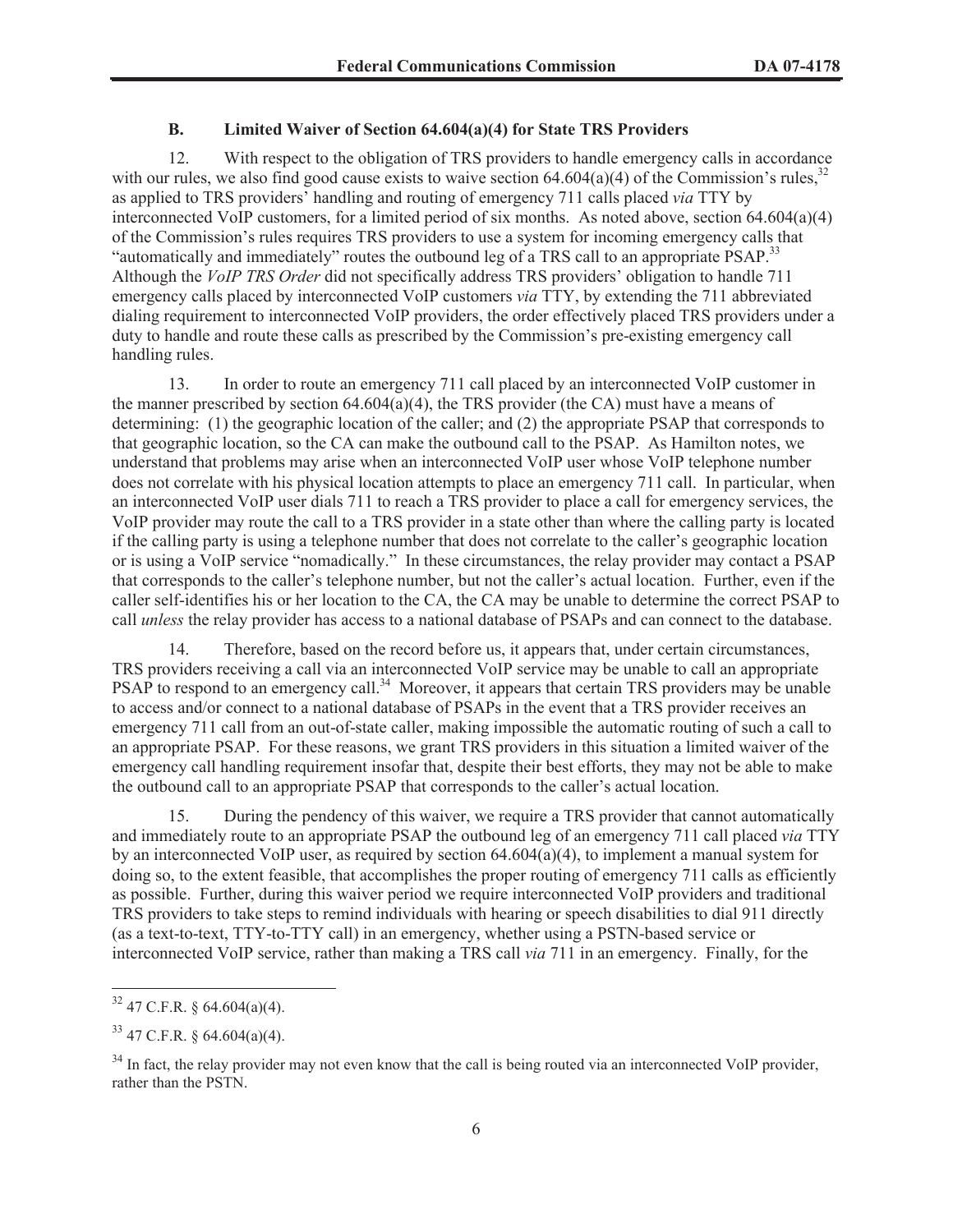reasons discussed above in limiting the duration of the waiver of our 711 call handling requirements for interconnected VoIP providers, we believe that the public interest dictates that we limit this waiver relief for TRS providers to a period of six months.

### **IV. PUBLIC NOTICE SEEKING COMMENT**

As set forth above, we grant in part and deny in part the petitions for a stay or waiver filed by the VON Coalition, USTelecom, and Hamilton.<sup>35</sup> We now seek comment on these petitions. In particular, we seek comment on technical solutions to the ability of interconnected VoIP providers to route all 711 calls to an appropriate relay center, as defined above, and to the ability of a relay center to identify the appropriate PSAP to call when receiving an emergency call via 711 and an interconnected VoIP service.

17. We also expect that interconnected VoIP providers, relay service providers, and members of the industry and community work closely together to achieve a solution as expeditiously as possible that will enable emergency 711 calls placed through interconnected VoIP to be handled in accordance with our emergency call handling procedures. In comments supporting a limited extension of time to comply with our rules, Wireless Communications Association International, Inc., states that "a meaningful solution requires cooperation and dialogue among a variety of interested parties, including service providers, vendors, the disabled community, TRS providers and . . . the public safety community."<sup>36</sup> We agree, and to this end, we seek comment on the waiver requests submitted by the VON Coalition, USTelecom, and Hamilton Relay, and the technological issues raised therein.

### **V. PROCEDURAL MATTERS**

18. Pursuant to sections 1.415 and 1.419 of the Commission's rules, 47 C.F.R. §§ 1.415, 1.419, interested parties may file comments in this proceeding 30 days after publication in *Federal Register* and reply comments may be filed 45 days after publication in *Federal Register***.** When filing comments, please reference **WC Docket No. 04-36, CG Docket No. 03-123, WT Docket No. 96-198, and CC Docket No. 92-105**. Comments may be filed using: (1) the Commission's Electronic Comment Filing System (ECFS), (2) the Federal Government's eRulemaking Portal, or (3) by filing paper copies. *See* Electronic Filing of Documents in Rulemaking Proceedings, 63 Fed. Reg. 24,121 (1998). Comments filed through the ECFS can be sent as an electronic file via the Internet by accessing the ECFS: http://www.fcc.gov/cgb/ecfs/ or the Federal Rulemaking Portal: http://www.regulations.gov. Filers should follow the instructions provided on the website for submitting comments. If multiple docket or rulemaking numbers appear in the caption of this proceeding, commenters must transmit one electronic copy of the comment to each docket or rulemaking number referenced in the caption. In completing the transmittal screen, commenters should include their full name, U.S. Postal Service mailing address, and the applicable docket or rulemaking number. Parties may also submit an electronic comment by Internet e-mail. To get filing instructions, commenters should send an e-mail to ecfs@fcc.gov, and should include the following words in the body of the message, "get form." A sample form and directions will be sent in reply.

19. Parties who choose to file by paper must file an original and four copies of each filing. If more than one docket or rulemaking number appears in the caption of this proceeding, commenters must submit two additional copies for each additional docket or rulemaking number. Filings can be sent by hand or messenger delivery, by electronic media, by commercial overnight courier, or by first-class or

<sup>35</sup> *See* note 1, *supra.*

<sup>36</sup> *See* Letter from Andrew Kreig, President, WCA, to Marlene H. Dortch, Secretary, Federal Communications Commission, WC Docket No. 04-36 *et al*., at 2 (filed October 1, 2007).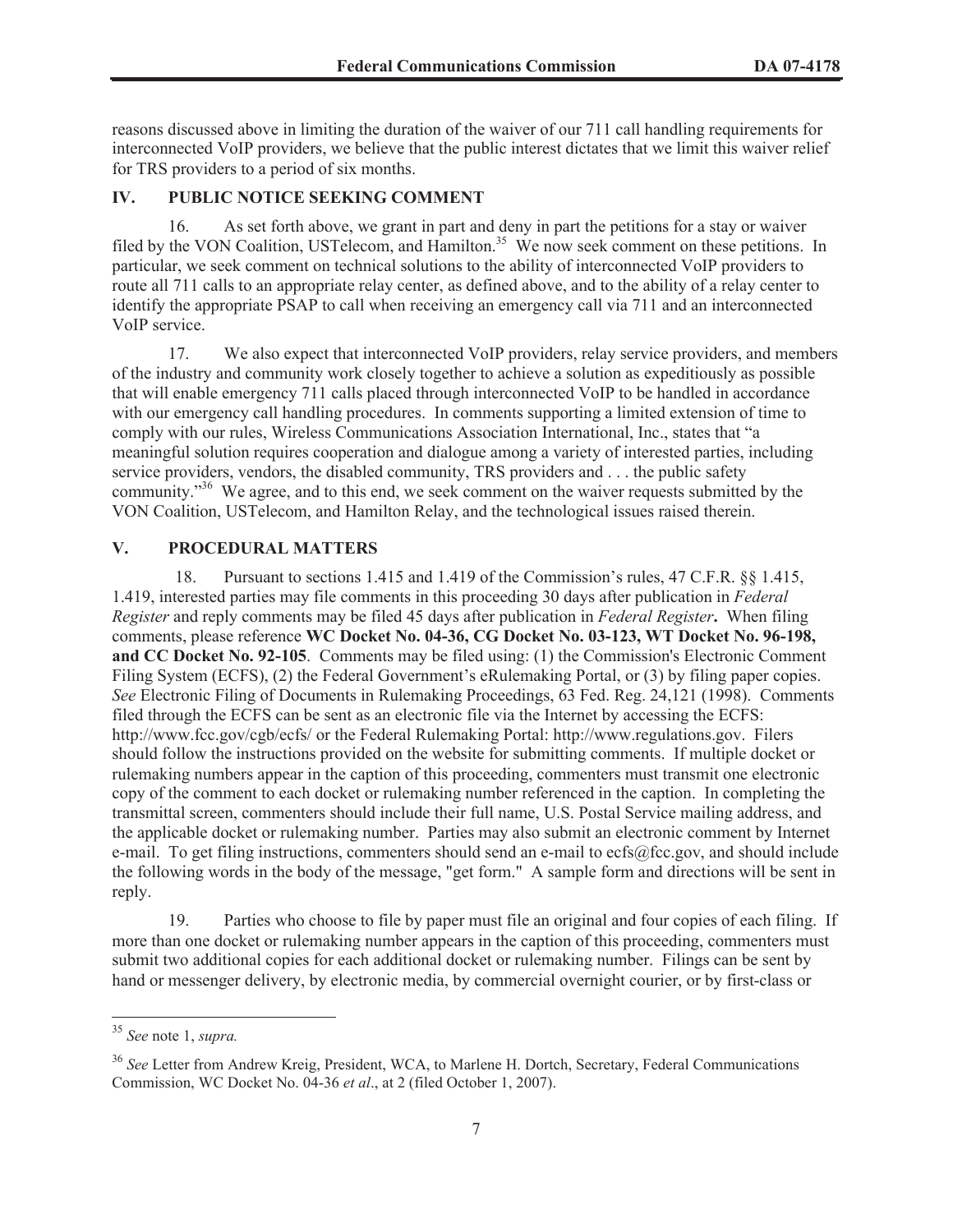overnight U.S. Postal Services mail (although we continue to experience delays in receiving U.S. Postal Service mail). All filings must be addressed to the Commission's Secretary, Office of the Secretary, Federal Communications Commission. The Commission's contractor will receive hand-delivered or messenger-delivered paper filings or electronic media for the Commission's Secretary at 236 Massachusetts Avenue, NE, Suite 110, Washington, D.C. 20002. The filing hours at this location are 8:00 a.m. to 7:00 p.m. All hand deliveries must be held together with rubber bands or fasteners. Any envelopes must be disposed of *before* entering the building. Commercial and electronic media sent by overnight mail (other than U.S. Postal Service Express Mail and Priority Mail) must be sent to 9300 East Hampton Drive, Capitol Heights, MD 20743. U.S. Postal Service first-class mail, Express Mail, and Priority Mail should be addressed to 445 12<sup>th</sup> Street, SW, Washington, D.C. 20554.

20. Parties who choose to file by paper should also submit their comments on a compact disc. The compact discs should be submitted, along with three paper copies, to: Dana Wilson, Consumer & Governmental Affairs Bureau, Disability Rights Office, 445 12<sup>th</sup> Street, SW, Room 3-C418, Washington, D.C. 20554. Such a submission should be on a compact disc formatted in an IBM compatible format using Word 2003 or compatible software. The compact disc should be accompanied by a cover letter and should be submitted in "read only" mode. The compact disc should be clearly labeled with the commenter's name, the proceedings (including the docket numbers) in this case, **WC Docket No. 04-36, CG Docket No. 03-123, WT Docket No. 96-198, and CC Docket No. 92-105,** type of pleading (comment or reply comment), date of submission, and the name of the electronic file on the compact disc. The label should also include the following phrase "Disc Copy - Not an Original." Each compact disc should contain only one party's pleadings, preferably in a single electronic file. In addition, commenters must send compact disc copies to the Commission's copy contractor, Portals II, 445 12<sup>th</sup> Street, SW, Room CY- B402, Washington, D.C. 20554.

21. Pursuant to section 1.1206 of the Commission's rules, 47 C.F.R. § 1.1206, this proceeding will be conducted as a permit-but-disclose proceeding in which *ex parte* communications are subject to disclosure.

22. The full text of this document and copies of any subsequently filed documents in this matter will be available for public inspection and copying during regular business hours at the FCC Reference Information Center, Portals II, 445 12<sup>th</sup> Street, SW, Room CY-A257, Washington, D.C. 20554. This document and copies of subsequently filed documents in this matter may also be purchased from the Commission's duplicating contractor at Portals II, 445 12<sup>th</sup> Street, SW, Room CY-B402, Washington, DC 20554. Customers may contact the Commission's contractor at their web site www.bcpiweb.com or by calling 1-800-378-3160. A copy of the underlying petitions for waiver may also be found by searching ECFS at http://www.fcc.gov/cgb/ecfs .

23. To request materials in accessible formats for people with disabilities (Braille, large print, electronic files, audio format), send an e-mail to fcc504@fcc.gov or call the Consumer & Governmental Affairs Bureau at (202) 418-0530 (voice), (202) 418-0432 (TTY). This document can also be downloaded in Word or Portable Document Format (PDF) at: http://www.fcc.gov/cgb/dro. For further information, please contact Dana Wilson, Consumer & Governmental Affairs Bureau, Disability Rights Office, at (202) 418-2247 (voice), (202) 418-7898 (TTY), or e-mail at Dana.Wilson@fcc.gov.

### **VI. ORDERING CLAUSES**

24. Accordingly, IT IS ORDERED that, pursuant to Sections 1, 2, and 225 of the Communications Act of 1934, as amended, 47 U.S.C. §§ 151, 152, and 225, and Sections 0.141, 0.361, and 1.3 of the Commission's rules, 47 C.F.R. §§ 0.141, 0.316 & 1.3, this *Order* IS ADOPTED.

25. IT IS FURTHER ORDERED that the *VON Coalition Petition*, *USTelecom Petition,* and *Hamilton Petition* are granted in part, and denied in part, as set forth herein.

26. IT IS FURTHER ORDERED comments shall be filed within 30 days after publication of